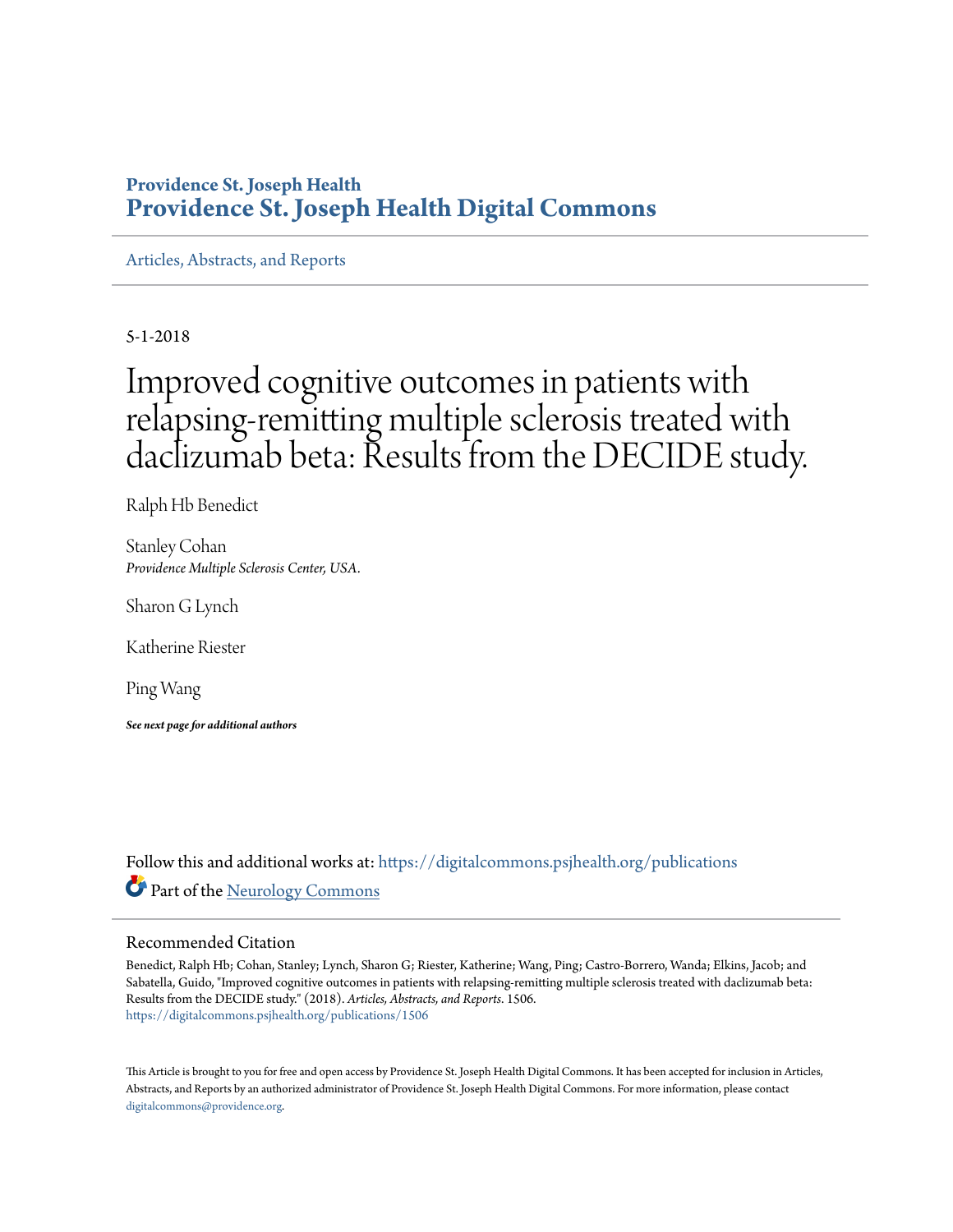## **Authors**

Ralph Hb Benedict, Stanley Cohan, Sharon G Lynch, Katherine Riester, Ping Wang, Wanda Castro-Borrero, Jacob Elkins, and Guido Sabatella

This article is available at Providence St. Joseph Health Digital Commons: [https://digitalcommons.psjhealth.org/publications/1506](https://digitalcommons.psjhealth.org/publications/1506?utm_source=digitalcommons.psjhealth.org%2Fpublications%2F1506&utm_medium=PDF&utm_campaign=PDFCoverPages)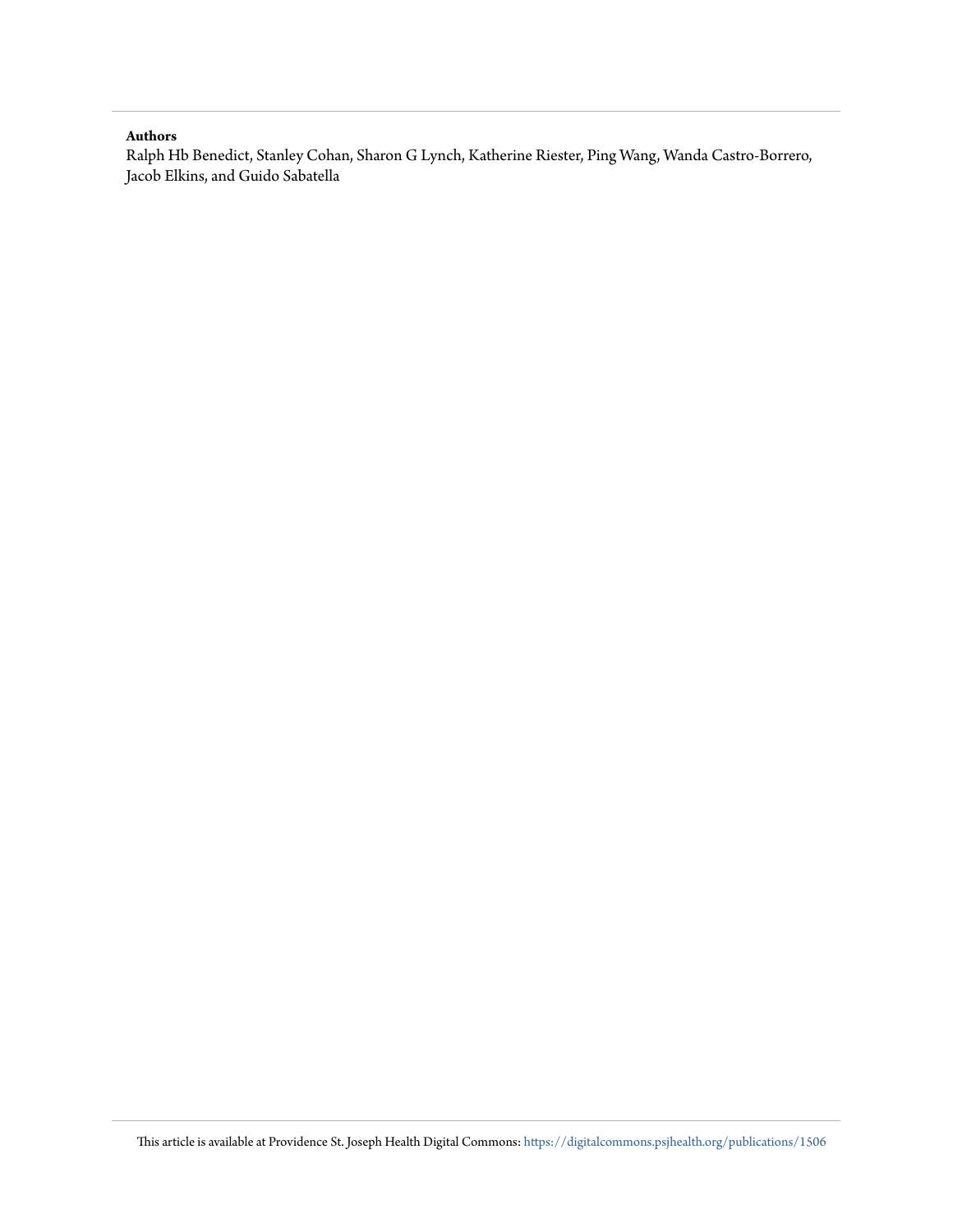*Original Research Paper*

# **Improved cognitive outcomes in patients with relapsing–remitting multiple sclerosis treated with daclizumab beta: Results from the DECIDE study**

**Ralph HB Benedict, Stanley Cohan, Sharon G Lynch, Katherine Riester, Ping Wang, Wanda Castro-Borrero, Jacob Elkins and Guido Sabatella**

# *Abstract*

**Background:** Cognitive impairment is common in multiple sclerosis (MS), with cognitive processing speed being the most frequently affected domain.

**Objective:** Examine the effects of daclizumab beta versus intramuscular (IM) interferon (IFN) beta-1a on cognitive processing speed as assessed by Symbol Digit Modalities Test (SDMT).

**Methods:** In DECIDE, patients with relapsing–remitting multiple sclerosis (RRMS) (age: 18–55 years; Expanded Disability Status Scale (EDSS) score 0–5.0) were randomized to daclizumab beta (*n*=919) or IM IFN beta-1a ( $n=922$ ) for 96–144 weeks. SDMT was administered at baseline and at 24-week intervals. **Results:** At week 96, significantly greater mean improvement from baseline in SDMT was observed with daclizumab beta versus IM IFN beta-1a  $(p=0.0274)$ . Significantly more patients treated with daclizumab beta showed clinically meaningful improvement in SDMT (increase from baseline of  $\geq 3$  points  $(p=0.0153)$  or  $\geq 4$  points ( $p=0.0366$ )), and significantly fewer patients showed clinically meaningful worsening (decrease from baseline of  $\geq 3$  points ( $p=0.0103$ )). Odds representing risk of worsening versus stability or improvement on SDMT were significantly smaller for daclizumab beta (*p*=0.0088 (3-point threshold); *p*=0.0267 (4-point threshold)). In patients completing 144weeks of treatment, the effects of daclizumab beta were generally sustained.

**Conclusion:** These results provide evidence for a benefit of daclizumab beta versus IM IFN beta-1a on cognitive processing speed in RRMS.

**Trial registration:** ClinicalTrials.gov identifier NCT01064401 (Efficacy and Safety of BIIB019 (Daclizumab High Yield Process) Versus Interferon β 1a in Participants With Relapsing-Remitting Multiple Sclerosis (DECIDE)): [https://clinicaltrials.gov/ct2/show/NCT01064401.](https://clinicaltrials.gov/ct2/show/NCT01064401)

*Keywords:* Clinical trial, phase III, cognitive impairments, daclizumab, interferon beta-1a, multiple sclerosis, randomized controlled trial

Date received: 19 October 2016; revised: 5 April 2017; accepted: 7 April 2017

#### **Introduction**

Cognitive impairment impacts roughly 50% of the patients with multiple sclerosis (MS), and cognitive processing speed is the most frequently affected domain.1 Cognitive impairment in MS correlates strongly with magnetic resonance imaging (MRI) measures of lesion burden<sup>2</sup> and brain atrophy<sup>3</sup> and affects occupational, social, and psychological functioning.4 Thus, prevention of the development or worsening of cognitive decline is a therapeutic goal in MS.

Several studies examined the effect of MS diseasemodifying therapies on neuropsychological tests.<sup>5–11</sup> Some of these studies were observational, such as Cognitive Impairment in Multiple Sclerosis, in which patients with relapsing–remitting multiple sclerosis (RRMS) initiating treatment with interferon (IFN)

*Multiple Sclerosis Journal*

2018, Vol. 24(6) 795–804

DOI: 10.1177/ https://doi.org/10.1177/1352458517707345 1352458517707345

© The Author(s), 2017.



Reprints and permissions: [http://www.sagepub.co.uk/](https://uk.sagepub.com/en-gb/journals-permissions) [journalsPermissions.nav](https://uk.sagepub.com/en-gb/journals-permissions)

Correspondence to: **RHB Benedict** UBMD Neurology, Jacobs School of Medicine and Biomedical Sciences, University at Buffalo, The State University of New York, Conventus Building, 1001 Main Street, Buffalo, NY 14203, USA. **[benedict@buffalo.edu](mailto:benedict@buffalo.edu)**

**Ralph HB Benedict**

UBMD Neurology, Jacobs School of Medicine and Biomedical Sciences, University at Buffalo, The State University of New York, Buffalo, NY, USA

**Stanley Cohan** Providence Multiple Sclerosis Center, Providence Brain and Spine Institute, Portland, OR, USA

**Sharon G Lynch** Department of Neurology, University of Kansas Medical Center, Kansas City, KS, USA

**Katherine Riester Ping Wang Wanda Castro-Borrero Jacob Elkins Guido Sabatella** Biogen, Cambridge, MA, USA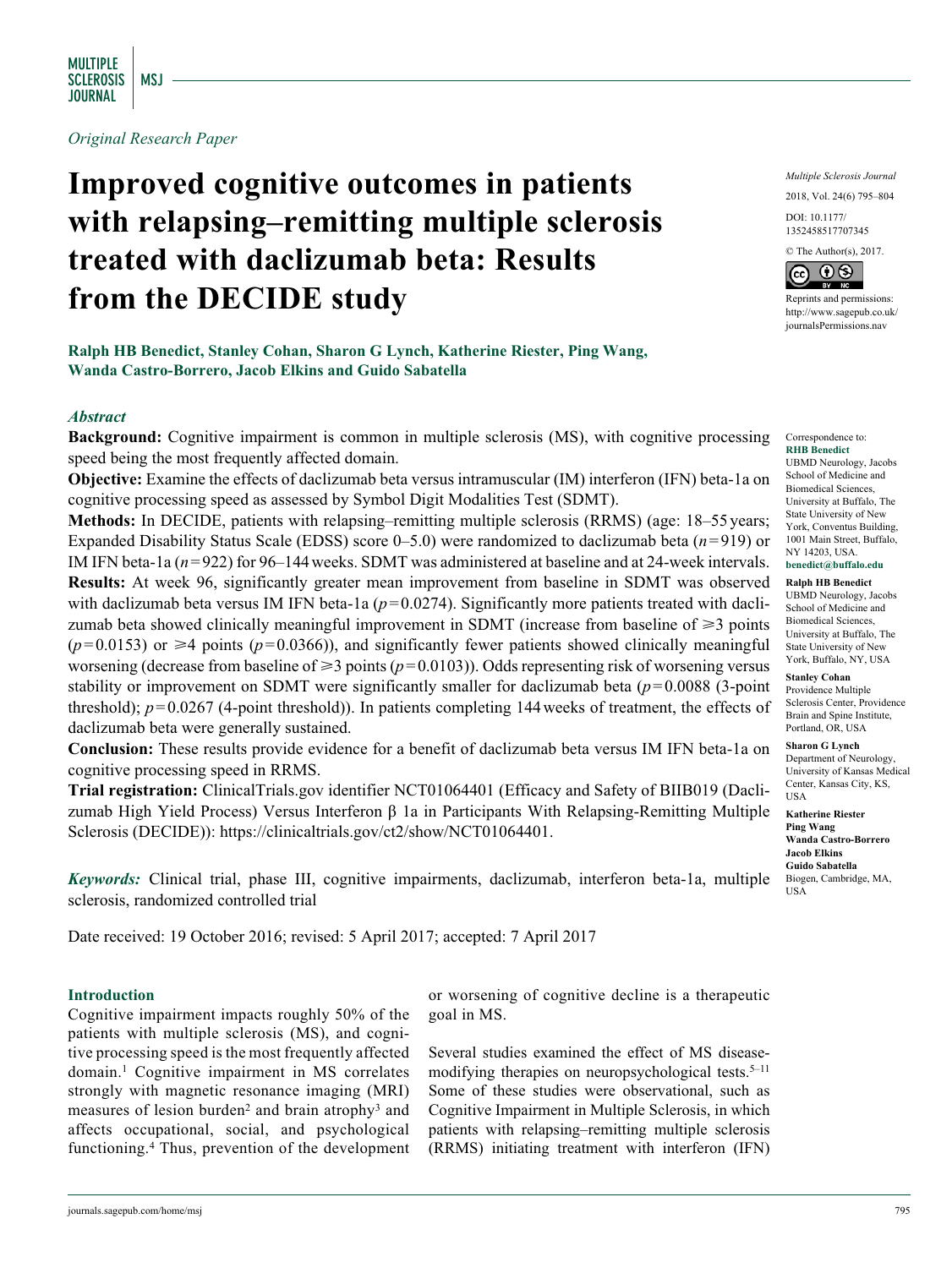beta were administered a battery of neuropsychological tests once yearly.<sup>8</sup> In patients treated with subcutaneous (SC) IFN beta-1a, risk of cognitive impairment was significantly reduced following 3 years of treatment with  $44 \mu$ g compared with  $22 \mu$ g dosing.<sup>8</sup> Only a few randomized, placebo-controlled phase III trials included neuropsychological tests.5,12–15 In the Natalizumab Safety and Efficacy in Relapsing-Remitting Multiple Sclerosis (AFFIRM) study. Natalizumab significantly reduced the risk of confirmed progression of cognitive deficits compared with placebo, based on 0.5 standard deviation (SD) change on the 3-Second Paced Auditory Serial Addition Test (PASAT-3) sustained for 12 weeks.<sup>11</sup> In SENTINEL, there was no significant PASAT-3 effect of natalizumab co-administered with intramuscular (IM) IFN beta-1a compared with placebo co-administered with IM IFN beta-1a.<sup>11</sup> In a pooled analysis of FREEDOMS and FREEDOMS II, fingolimod (0.5mg) demonstrated a significant benefit compared with placebo on change from baseline in PASAT scores after 6 months of treatment.<sup>16</sup> Finally, in the Multiple Sclerosis Collaborative Research Group trial, IM IFN beta-1a demonstrated a significant benefit compared with placebo over 2 years on a composite multi-domain neuropsychological test battery.5

Daclizumab beta (formerly daclizumab high-yield process, approved as ZINBRYTA®, which has a different form and structure than an earlier form of daclizumab) is a humanized monoclonal antibody against the interleukin 2 (IL-2) receptor alpha subunit  $(CD25)$ .<sup>17</sup> In the randomized, double-blind, active-controlled, phase III DECIDE study, daclizumab beta 150 mg SC every 4 weeks showed superior efficacy on relapses, MRI outcomes, and 24-week confirmed disability progression compared with IFN beta-1a 30 µg IM once weekly over 96– 144 weeks of treatment in patients with RRMS.18 Cognitive outcomes were assessed using PASAT-3 as well as the Symbol Digit Modalities Test  $(SDMT)$ ,<sup>19</sup> a less frequently used but highly sensitive20 and promising measure of cognitive processing speed in the visual modality. On both instruments, there was evidence for a benefit of daclizumab beta versus IM IFN beta-1a at week 96. As reported previously,18 the increase from baseline in the PASAT-3 composite *z*-score was significantly different in daclizumab beta–treated patients (median (interquartile range), 0.177 (0.088, 0.530)) compared with IM IFN beta-1a–treated patients (0.177 (0.088, 0.442);  $p=0.04$ ) using an analysis of covariance model based on ranks, a non-parametric test that tests on a difference in the distribution and not solely on a difference in the means or medians.<sup>21</sup>

Similarly, mean (SD) improvement from baseline in SDMT scores was significantly greater in daclizumab beta–treated patients (4.1 (12.4)) compared with IM IFN beta-1a–treated patients (2.9 [12.7];  $p = 0.0274$ .<sup>18</sup>

Cutoffs to evaluate clinically meaningful change on the PASAT have not been established, $^{22}$  although 0.5 SD change on the PASAT-3 has been used as a non-clinically validated endpoint in some studies.<sup>11</sup> The SDMT does have proposed benchmarks for clinically meaningful change that are anchored to functional points of reference in the real-world setting, allowing for a richer analysis of responders and deteriorating cognitive status. A decline of 3–4 points in mean SDMT scores has been tied to mental status change during MS relapse as observed by patients, caregivers, or clinicians,<sup>23</sup> as well as decline in vocational status as defined by reduction in work responsibilities, early retirement, and/or receipt of disability benefits.<sup>22</sup>

Herein, we report an expanded analysis of the effects of daclizumab beta on cognitive processing speed as measured by the SDMT, examining the time course of improvement from baseline in SDMT scores including effects at week 144—as well as odds of clinically meaningful change (3-point or 4-point change in SDMT score).

# **Method**

# *Patients and study design*

As described previously,<sup>18</sup> DECIDE (ClinicalTrials. gov identifier NCT01064401) enrolled patients with RRMS24 18–55 years of age, with Expanded Disability Status Scale (EDSS) score<sup>25</sup> 0–5.0, and one of the following: two or more clinical relapses within the previous 3 years, including at least one clinical relapse within 1year prior to randomization, or one or more clinical relapse and one or more new lesion on MRI that was not associated with the clinical relapse within the previous 2 years, with at least one of these events occurring within 1 year prior to randomization. Exclusion criteria included MS relapse within 50days prior to randomization; treatment with mitoxantrone, cyclophosphamide, fingolimod, or natalizumab within 1 year prior to randomization; or treatment with intravenous or oral corticosteroids or glatiramer acetate within 30 days prior to randomization.

Patients were randomized 1:1 to receive daclizumab beta 150mg SC every 4weeks and IM placebo once weekly or IM IFN beta-1a 30 µg once weekly and SC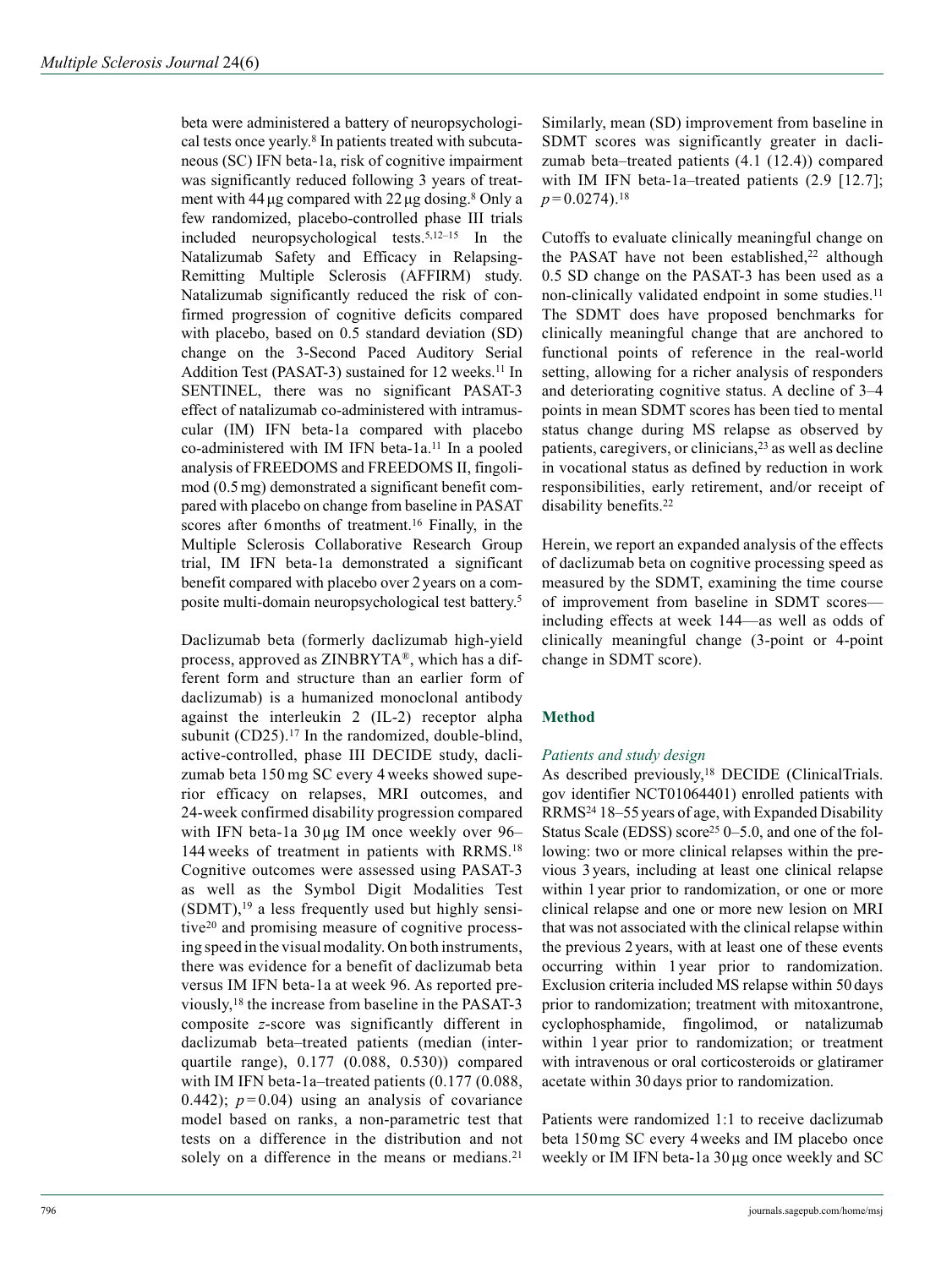placebo every 4weeks for at least 96weeks and no more than 144weeks. The study was designed to end when the last enrolled patient completed the week 96 visit. Study visits occurred every 4weeks and included clinical and safety assessments. Patients who permanently discontinued study treatment before week 140 had the option to initiate treatment with an approved open-label alternative MS medication. Changes from baseline to weeks 48 and 96 in SDMT and PASAT-3 scores were tertiary endpoints in the study.

All patients provided written informed consent. The study was approved by relevant central and local ethics committees and was conducted in accordance with the International Conference on Harmonisation Guidelines for Good Clinical Practice and the principles of the Declaration of Helsinki.

## *SDMT*

The oral response version of the SDMT was administered at baseline and at 24-week intervals thereafter. As described in prior MS studies,  $20,26,27$  the SDMT<sup>19</sup> presents a key consisting of nine abstract symbols paired with numbers ranging from 1 to 9 and a test consisting of a 120-item sequence (10 for learning) of abstract symbols presented in random order. Patients are asked to associate the symbols with the corresponding numbers as shown in the key, responding orally as quickly as possible. The number of correct responses (out of a maximum of 110) in 90seconds was recorded, with higher scores indicating better performance.

# *Statistical analysis*

The analyses were performed on data from the intention-to-treat (ITT) population, defined as all randomized patients who received at least one dose of study treatment. Patients with missing data for baseline covariates and observed data after patients switched to alternative MS medications were excluded.

Two approaches were used to analyze change from baseline on the SDMT. The statistical analysis plan specified that the data would be analyzed using an analysis of covariance model on the change from baseline after imputing missing data using a last observation carried forward (LOCF) approach. However, because the dropout rate in the IM IFN beta-1a group was higher earlier in the treatment period, the imputation method using LOCF was susceptible to bias; therefore, a post hoc analysis using a linear mixed model also was used and is presented

here.28 In this model, a likelihood-based method was used to estimate the treatment effect, and no explicit imputation on the missing data was performed. The analysis included observed data up to either the end of the study or use of alternative MS medication. Treatment was included as the fixed effect and individual specific time (visit) and intercept were included as random effects. Interaction terms were treatment and time, adjusting for baseline SDMT score, prior IFN beta use (yes, no) and baseline age  $(\leq 35,$ >35years). Treatment differences at each study visit were estimated from this model.

Patients were classified into three groups (worsened, stable, or improved) at week 96 based on validated thresholds for clinically meaningful change on the SDMT (3-point or 4-point changes from baseline).<sup>22,23</sup> For the 3-point threshold, worsening was defined as a change of  $\leq -3$  points, stability was defined as a change of >−3 points and <3 points, and improvement was defined as a change of  $\geq 3$  points. For the 4-point threshold, worsening was defined as a change of  $\leq -4$ points, stability was defined as a change of >−4 points and <4 points, and improvement was defined as a change of  $\geq 4$  points).

Treatment differences in the proportion of patients with SDMT worsening (yes vs no) were evaluated post hoc based on a generalized estimating equations (GEE) approach with a logistic model. The analysis was repeated to evaluate treatment differences in the proportion of patients with SDMT improvement. In addition, a repeated measures ordinal regression model using the GEE approach was also evaluated to compare changes in SDMT when categorized as worsened, stable, or improved. Models included treatment group, time, and treatment by time interaction, adjusting for baseline SDMT score, prior IFN beta use (yes, no), and baseline age  $(\leq 35, >35$  years). An unstructured working correlation matrix was used.

#### **Results**

#### *Descriptive data*

A total of 1841 patients were randomized (daclizumab beta, *n*=919; IM IFN beta-1a, *n*=922). All were included in the ITT population. Demographic and baseline MS disease characteristics were well balanced across treatment groups, as reported previously.18 At baseline, in the daclizumab beta and IM IFN beta-1a groups, mean (SD) SDMT score was 48.5 (15.9) and 47.7 (16.1), respectively, and median (range) SDMT score was  $49(0-110)$  and  $49(3-110)$ , respectively.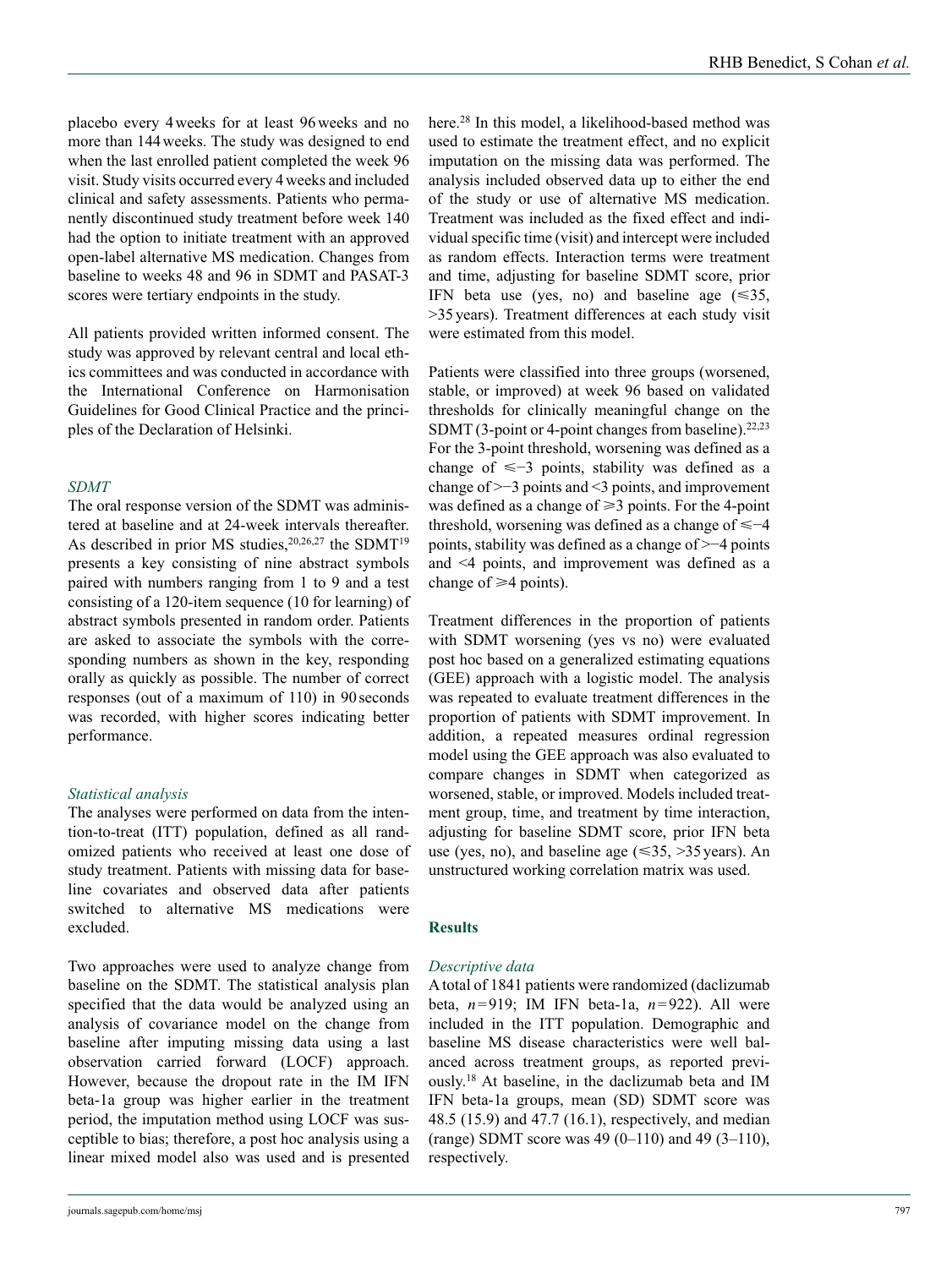

**Figure 1.** Mean change from baseline in Symbol Digit Modalities Test (SDMT) score at weeks 24, 48, 72, 96, and 144. Patients with available data for baseline covariates were included. Analyses were based on observed data with no imputation for missing data. IFN: interferon; IM: intramuscular; SD: standard deviation.

## *Group effects on SDMT*

Based on the linear mixed model analysis approach, there was a significant group×time interaction (*p*=0.0004). Significantly greater mean improvement from baseline in SDMT scores was observed with daclizumab beta compared with IM IFN beta-1a at week 96 (mean (SD) change from baseline: 4.1 (12.4) vs 2.9 (12.7);  $p=0.0274$ ), as reported previously (Figure 1).18 This effect was sustained at week 144 (6.3 (12.6) vs 3.1 (13.2); *p*=0.0024) in a limited number of patients completing 144weeks of treatment with available SDMT scores (daclizumab beta, *n*=287; IM IFN beta-1a, *n*=277).

# *Clinically meaningful change and responder analyses*

In the GEE analysis, significantly more patients treated with daclizumab beta compared with IM IFN beta-1a showed clinically meaningful improvement, defined as  $a \geq 3$ -point increase on the SDMT, at week 96 (60.0% vs 54.1%; odds ratio (OR; 95% confidence interval, CI): 1.30 (1.05–1.62); *p*=0.0153) and week 144 (65.5% vs 52.0%; OR (95% CI): 1.60 (1.18– 2.19);  $p=0.0028$ ; Figure 2(a)). Similarly, significantly more patients treated with daclizumab beta showed a  $\geq 4$ -point increase at week 96 (55.4% vs 50.1%; OR (95% CI): 1.26 (1.01–1.56); *p*=0.0366) and week 144 (61.7% vs 48.4%; OR (95% CI): 1.53 (1.12–2.07); *p*=0.0067; Figure 2(b)).

Significantly fewer patients treated with daclizumab beta versus IM IFN beta-1a showed clinically meaningful worsening, defined as  $a \geq 3$ -point decrease on the SDMT at week 96 (19.4% vs 24.8%; OR (95% CI): 0.72 (0.56–0.92); *p*=0.0103; Figure 3(a)). There was a trend for significance at week 144 (18.8% vs 26.4%; OR (95% CI): 0.72 (0.50–1.03); *p*=0.0754). When clinically meaningful worsening was defined as a  $\geq$ 4-point decrease, there was a trend for significance at week 96 (17.5% vs 21.1%; OR: 0.78 (95% CI:  $0.60-1.02$ ;  $p=0.0645$ ) and no significant difference between daclizumab beta and IM IFN beta-1a at week 144 (17.1% vs 23.5%; OR: 0.77 (95% CI: 0.53– 1.12); *p*=0.1719; Figure 3(b)).

Based on the 3-point threshold, the percentage of patients exhibiting worsening, stability, and improvement at week 96 was 19.4%, 20.6%, and 60.0%, respectively, in the daclizumab beta group and 24.8%, 21.1%, and 54.1%, respectively, in the IM IFN beta-1a group (Figure 4(a)). Based on the 4-point threshold, the percentage of patients exhibiting worsening, stability, and improvement at week 96 was 17.5%, 27.1%, and 55.4%, respectively, in the daclizumab beta group and 21.1%, 28.7%, and 50.1%, respectively, in the IM IFN beta-1a group (Figure 4(b)). The OR (95% CI) for worsening and worsening or stable SDMT scores for daclizumab beta compared with IM IFN beta-1a was 0.75 (0.61–0.93;  $p=0.0088$ ) for the 3-point threshold and 0.79 (0.64– 0.97;  $p=0.0267$ ) for the 4-point threshold.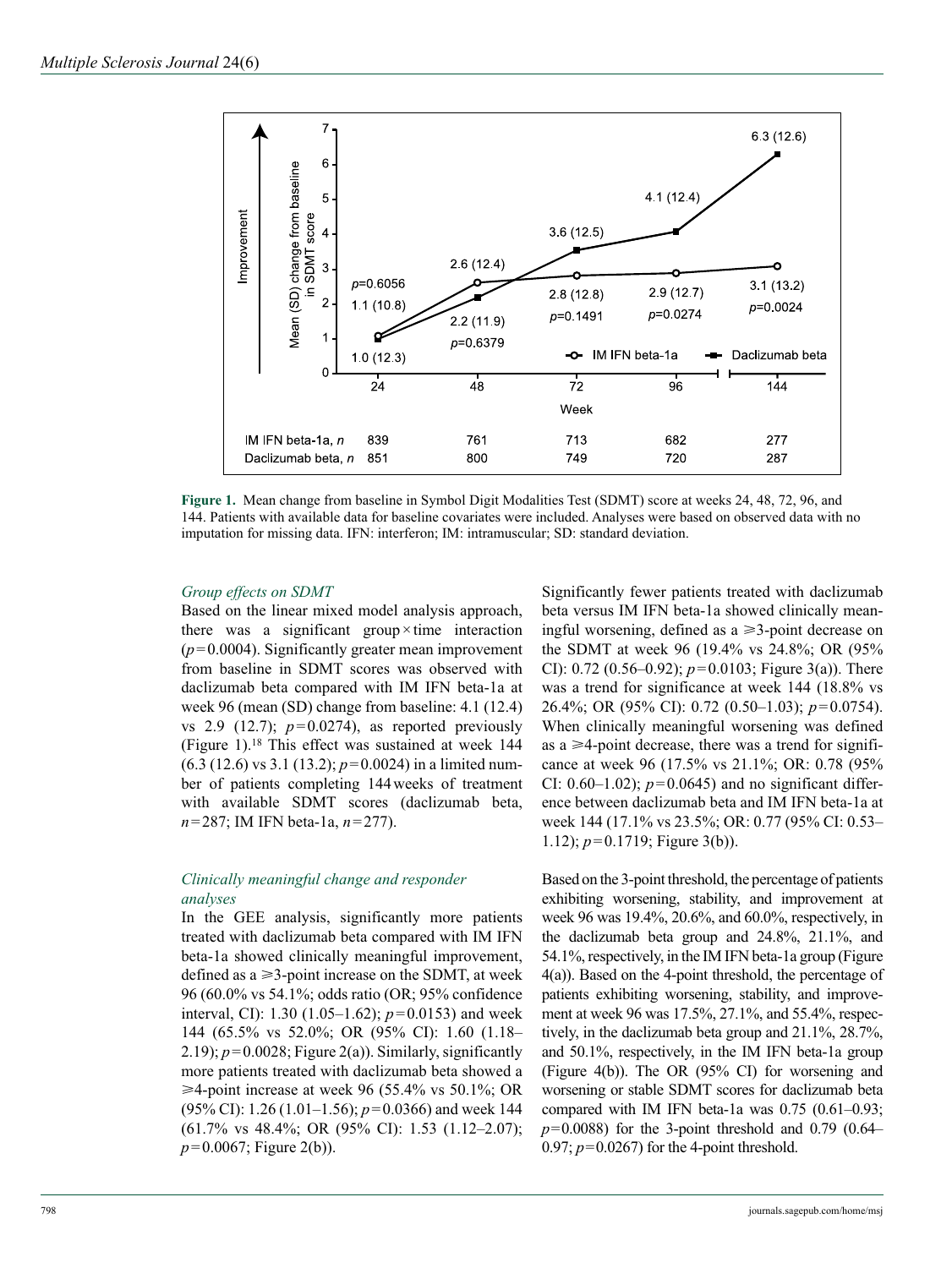

**Figure 2.** Percentage of patients with (a)  $\geq$ 3-point improvement or (b)  $\geq$ 4-point improvement in Symbol Digit Modalities Test score at weeks 24, 48, 72, 96, and 144. Patients with available data for baseline covariates were included. Analyses were based on observed data with no imputation for missing data. IFN: interferon; IM: intramuscular.

# **Discussion**

Although cognitive deficits associated with MS are well-documented and contribute to functional disability and diminished quality of life,<sup>4</sup> relatively little is known about the effect of MS therapeutics on cognitive function. Even less is understood about treatment effects on the SDMT, a promising and increasingly touted1 measure of cognitive processing speed that is accepted by patients and could be easily applied in a large phase III trial. The SDMT also has the advantage of proposed benchmarks for clinically

meaningful change in test performance, most notably a 3-point to 4-point or greater change in scores.22,23 Here, we report that daclizumab beta showed significantly greater benefits on the SDMT compared with IM IFN beta-1a over 96–144weeks in a large cohort of patients with RRMS in the randomized doubleblind phase III DECIDE study.18

As reported previously, mean improvement from baseline in SDMT scores was significantly greater in daclizumab beta–treated patients compared with IM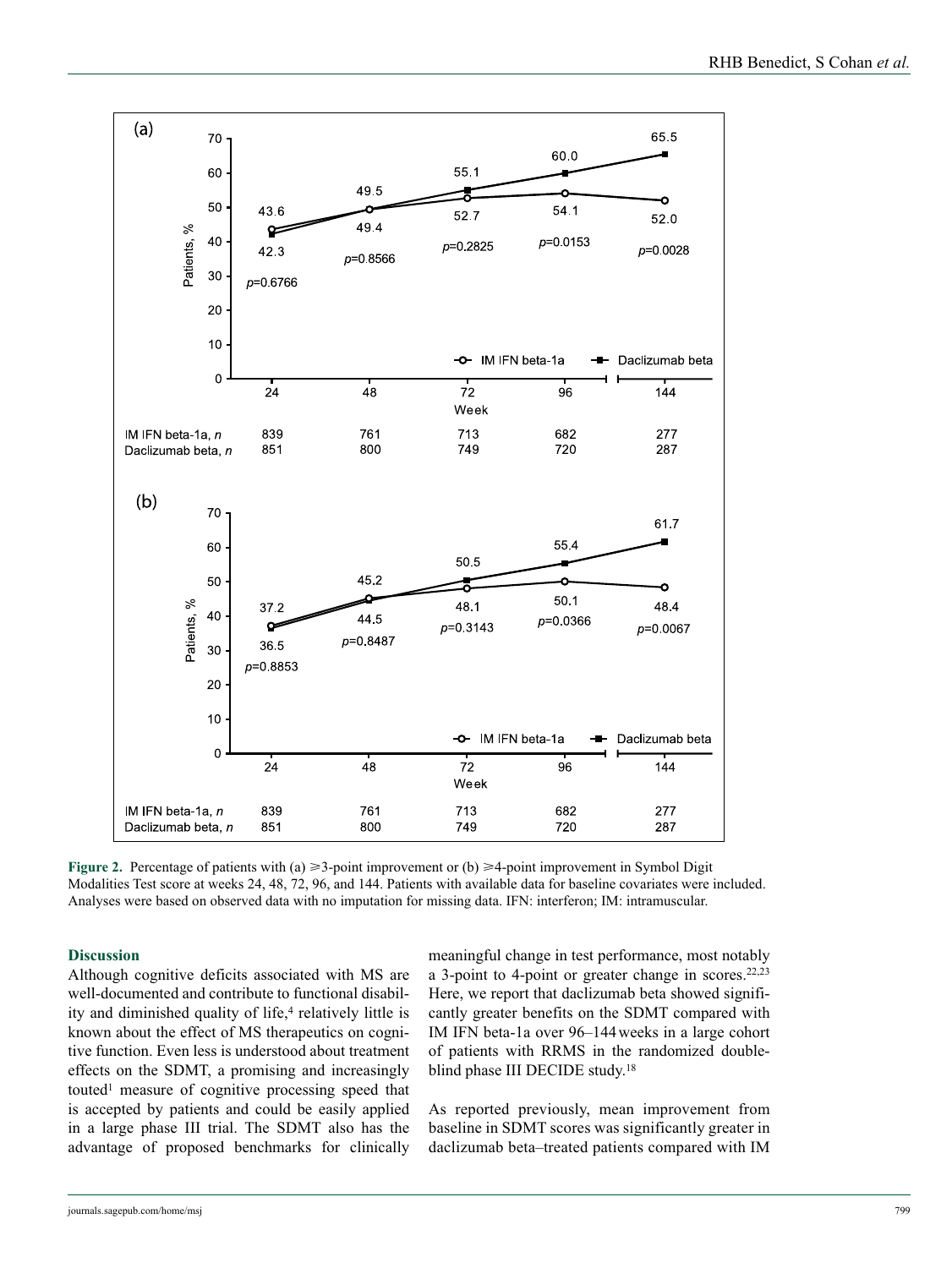

**Figure 3.** Percentage of patients with (a)  $\geq 3$ -point decline or (b)  $\geq 4$ -point decline in Symbol Digit Modalities Test score at weeks 24, 48, 72, 96, and 144. Patients with available data for baseline covariates were included. Analyses were based on observed data with no imputation for missing data. IFN: interferon; IM: intramuscular.

IFN beta-1a–treated patients at week 96.18 Although not part of our primary discussion because of the much smaller number of patients at week 144 and concerns for selection bias, the superiority of daclizumab beta over IM IFN beta-1a appeared to persist at week 144. Using the 3-point responder definition, the odds of clinically meaningful improvement on the SDMT were significantly higher with daclizumab beta compared with IM IFN beta-1a at weeks 96 and 144, and the odds of clinically meaningful worsening were significantly lower at weeks 24, 72, and 96. Using the 4-point responder definition, the odds of clinically meaningful improvement on the SDMT were significantly higher with daclizumab beta compared with IM IFN beta-1a at weeks 96 and 144, and the odds of clinically meaningful worsening were significantly lower at week 24. These results provide evidence of not only a statistically significant benefit of daclizumab beta compared with IM IFN beta-1a in raw SDMT scores but also a clinically meaningful benefit in performance tied to a measurable functional deficit, highlighting the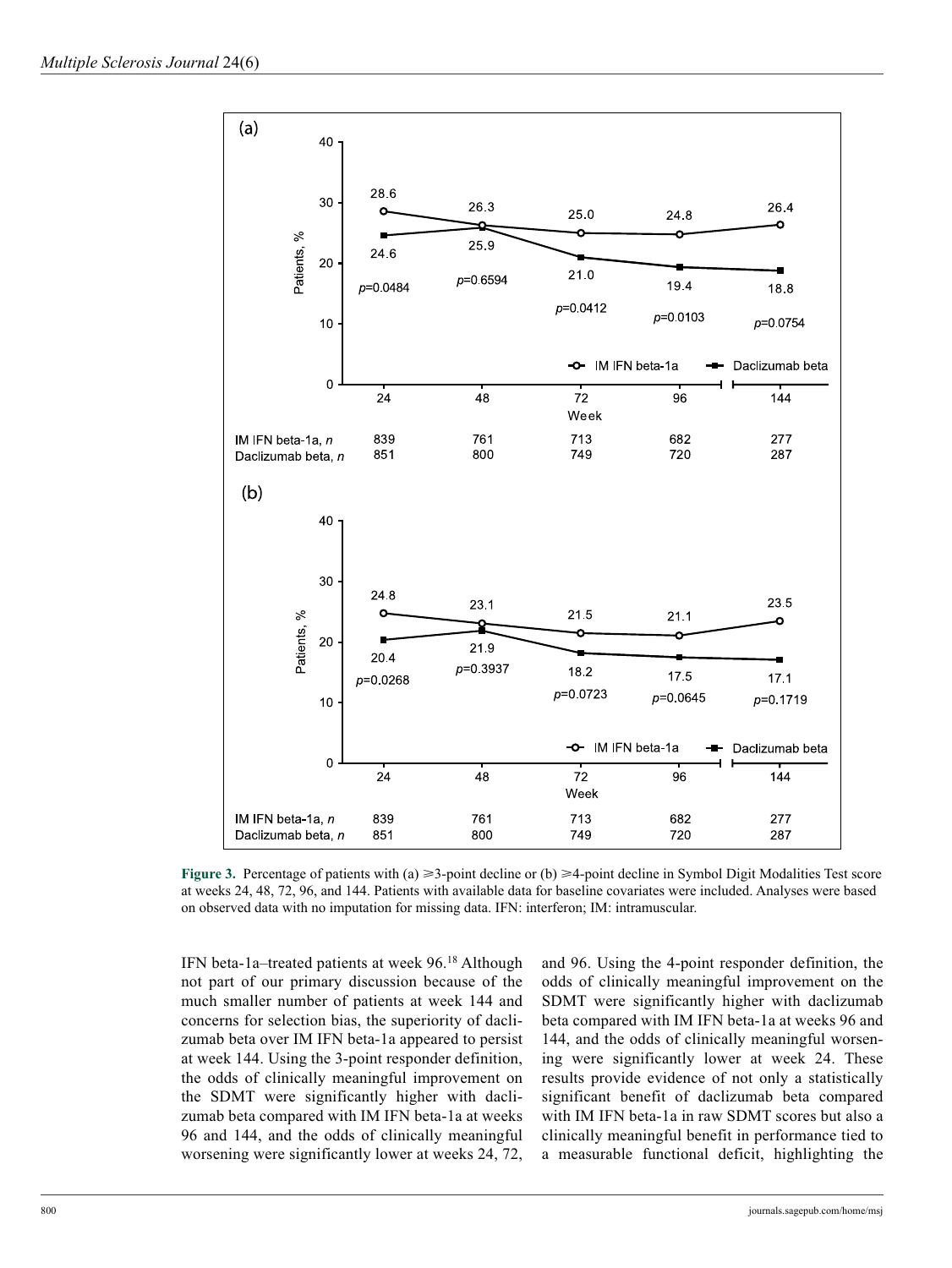

**Figure 4.** Percentage of patients with worsened, stable, or improved Symbol Digit Modalities Test score at week 96 using (a) a 3-point threshold or (b) a 4-point threshold. Patients with available data for baseline covariates were included. Analyses were based on observed data with no imputation for missing data. CI: confidence interval; IFN: interferon; IM: intramuscular; OR: odds ratio.

importance of these findings from a clinical perspective.22,23

It is interesting that there was greater observed reduction in relapses in the daclizumab beta group compared with the IM IFN beta-1a group by 12weeks in DECIDE,<sup>18</sup> while the statistically significant effect on the SDMT occurred much later, at the 96-week time point. A delay between reduced inflammatory activity and benefits as measured on a neuroperformance scale such as the SDMT may be related to the time necessary for tissue repair, possibly including partial remyelination, neuronal functional recovery, synaptic reconstitution, and so on. Furthermore, the time course of these functional reparative events might reflect the volume of inflamed brain tissue and the locations of the active area of inflammation responding to daclizumab therapy. Over the course of 2–3years, these anti-inflammatory and remyelination effects could conceivably protect against neurodegeneration. SDMT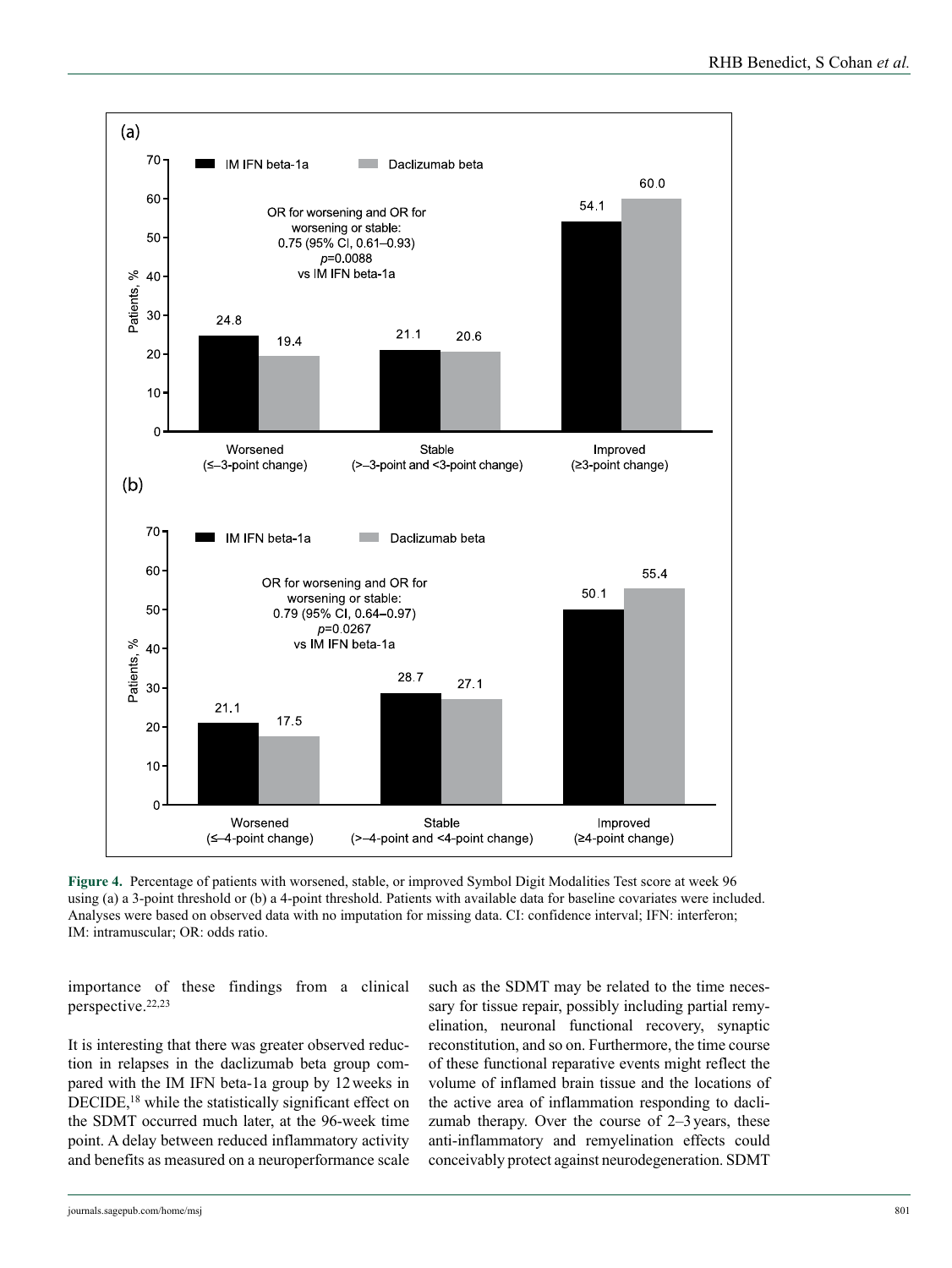is robustly correlated with deep gray matter volume in MS,29,30 and recently, changes in SDMT over 3years were found to be correlated with preserved morphology of the anterior and dorsal aspects of the thalamus.31 It remains to be seen how changes in SDMT correlate with MRI variables in this phase III study.

The positive changes in SDMT scores seen in our study represent small, if statistically significant effects. By comparison, the magnitude of improvement was much larger in a retrospective analysis of SDMT when used to screen for progressive multifocal leukoencephalopathy during the reintroduction of natalizumab (STRATA).<sup>32</sup> The studies differ in many respects, not the least of which is that herein SDMT was administered every 24weeks, whereas in STRATA, patients took the test every 4weeks. STRATA was also an uncontrolled open-label extension study in which patients had been receiving therapy for a duration longer than 96weeks. Furthermore, the primary purpose of the retrospective analysis of the STRATA neuropsychology data was to assess the reliability of monthly administrations of SDMT and the MS Neuropsychological Questionnaire<sup>33</sup> over a 48-week period. Frequent administrations of the SDMT are suitable to assess reliability but may not be suitable to evaluate treatment effects, as practice and training effects would be magnified with monthly administrations of the SDMT.34 The difference in practice effect between monthly versus 24-week intervals is unknown and may explain this difference.18,32 Moreover, practice and training effects were controlled for in DECIDE through the use of a twoarm design to answer the question of relative effects between two treatments.

There are several limitations of this analysis that must be taken into consideration when interpreting the results. First, DECIDE was not powered to study the effects of daclizumab beta on cognitive function; the primary and secondary objectives of the study were to examine the effect of daclizumab beta on clinical endpoints (relapse and disability progression) and MRI endpoints (number of new or newly enlarging T2-hyperintense lesions).<sup>18</sup> That said, the large sample size was more than adequate to determine a small but reliable effect. Second, the linear mixed-model approach used to analyze change from baseline in SDMT score<sup>28</sup> was not pre-planned and was used because it is less sensitive to bias related to unequal dropout rates in the treatment groups. Third, although the result at week 144 appears to substantiate the findings of the pre-planned 96-week tertiary outcome analysis, only a small subset of patients completed 144weeks of treatment due to study design (i.e. because the end of study visit occurred for each patient either at week 144 or when the last patient enrolled had completed the week 96 visit, whichever was sooner), thereby introducing the potential for selection bias. Finally, the SDMT does not provide an exhaustive assessment of cognitive function; rather, it is used to assess a relatively narrow range of cognitive ability, even if processing speed impairment is known to be very relevant to disability in MS. The effects of daclizumab beta on SDMT scores at week 96 are complemented by a similar effect on the PASAT-3,<sup>18</sup> but a fuller understanding of the impact of daclizumab beta treatment on cognitive function in patients with RRMS requires a more comprehensive test battery.

In summary, daclizumab beta demonstrated a benefit on one sphere of cognitive function as measured by the SDMT. In addition to improvements in traditional MS clinical and MRI outcomes,<sup>18</sup> these findings suggest that daclizumab beta provides superior benefits over IM IFN beta-1a on cognitive outcomes, which may increase over time. These benefits may have implications for patients' psychological, social, and occupational functioning and may contribute to improved quality of life.

# **Acknowledgements**

Karyn Myers from Excel Scientific Solutions wrote the first draft of the manuscript based on input from authors, and Elizabeth Cassell from Excel Scientific Solutions copyedited and styled the manuscript per journal requirements. Biogen and AbbVie Biotherapeutics Inc. reviewed and provided feedback on the manuscript. The authors had full editorial control of the paper and provided their final approval of all content.

# **Declaration of Conflicting Interests**

The author(s) declared the following potential conflicts of interest with respect to the research, authorship, and/or publication of this article: R.H.B.B. has received consulting fees from Biogen, Genentech, Genzyme, and Novartis; consulting fees for continuing medical education from EMD Serono; and research support from Acorda, Biogen, Mallinckrodt, and Novartis. S.C. has received consulting fees from and served on advisory boards for Biogen, Genzyme, Mallinckrodt, and Novartis; served on speaker bureaus for Acorda, Biogen, Genzyme, and Novartis; and received research support from Biogen, Genzyme, Mallinckrodt, Novartis, Opexa, and Roche. S.G.L. has participated in clinical trials for Acorda, Actelion, Artielle, Bayer HealthCare, Biogen, Genentech, Genzyme, the National Institutes of Health, the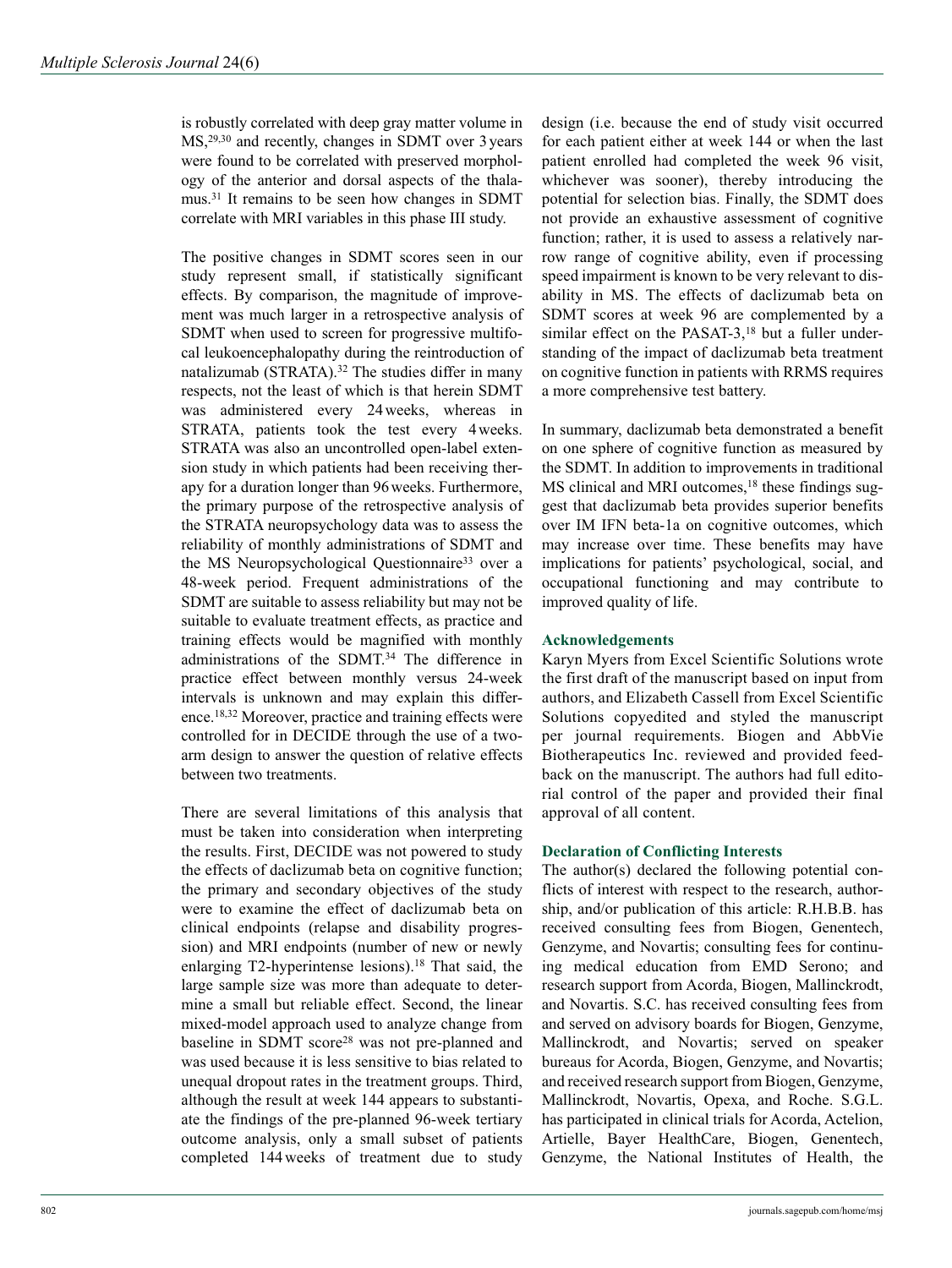National Multiple Sclerosis Society, Novartis, Opexa, Roche, Sun, and Teva. K.R., W.C-B., J.E., and G.S. are employees of and hold stock/stock options in Biogen. P.W. holds stock in Biogen.

# **Funding**

The author(s) disclosed receipt of the following financial support for the research, authorship, and/or publication of this article: The DECIDE study and these analyses were funded by Biogen (Cambridge, MA, USA) and AbbVie Biotherapeutics Inc. (Redwood City, CA, USA).

# **Note**

Dr. Wang was a full-time employee of Biogen, Cambridge, MA, USA at the time of these analyses and drafting of the manuscript; Dr. Wang's current affiliation is with Shire, Lexington, MA, USA.

# **References**

- 1. Costa SL, Genova HM, DeLuca J, et al. Information processing speed in multiple sclerosis: Past, present, and future. *Mult Scler* 2017; 23: 772–789.
- 2. Rao SM, Leo GJ, Haughton VM, et al. Correlation of magnetic resonance imaging with neuropsychological testing in multiple sclerosis. *Neurology* 1989; 39: 161–166.
- 3. Zivadinov R, Sepcic J, Nasuelli D, et al. A longitudinal study of brain atrophy and cognitive disturbances in the early phase of relapsing-remitting multiple sclerosis. *J Neurol Neurosurg Psychiatry* 2001; 70: 773–780.
- 4. Rao SM, Leo GJ, Ellington L, et al. Cognitive dysfunction in multiple sclerosis. II. Impact on employment and social functioning. *Neurology* 1991; 41: 692–696.
- 5. Fischer JS, Priore RL, Jacobs LD, et al. Neuropsychological effects of interferon beta-1a in relapsing multiple sclerosis. Multiple Sclerosis Collaborative Research Group. *Ann Neurol* 2000; 48: 885–892.
- 6. Mattioli F, Stampatori C and Capra R. The effect of natalizumab on cognitive function in patients with relapsing-remitting multiple sclerosis: Preliminary results of a 1-year follow-up study. *Neurol Sci* 2011; 32: 83–88.
- 7. Mokhber N, Azarpazhooh A, Orouji E, et al. Cognitive dysfunction in patients with multiple sclerosis treated with different types of interferon beta: A randomized clinical trial. *J Neurol Sci* 2014; 342: 16–20.
- 8. Patti F, Amato MP, Bastianello S, et al. Effects of immunomodulatory treatment with subcutaneous interferon beta-1a on cognitive decline in mildly disabled patients with relapsing-remitting multiple sclerosis. *Mult Scler* 2010; 16: 68–77.
- 9. Patti F, Morra VB, Amato MP, et al. Subcutaneous interferon beta-1a may protect against cognitive impairment in patients with relapsing-remitting multiple sclerosis: 5-year follow-up of the COGIMUS study. *PLoS ONE* 2013; 8: e74111.
- 10. Weinstein A, Schwid SR, Schiffer RB, et al. Neuropsychologic status in multiple sclerosis after treatment with glatiramer. *Arch Neurol* 1999; 56: 319–324.
- 11. Weinstock-Guttman B, Galetta SL, Giovannoni G, et al. Additional efficacy endpoints from pivotal natalizumab trials in relapsing-remitting MS. *J Neurol* 2012; 259: 898–905.
- 12. Calabresi PA, Radue EW, Goodin D, et al. Safety and efficacy of fingolimod in patients with relapsingremitting multiple sclerosis (FREEDOMS II): A double-blind, randomised, placebo-controlled, phase 3 trial. *Lancet Neurol* 2014; 13: 545–556.
- 13. Kappos L, Radue EW, O'Connor P, et al. A placebocontrolled trial of oral fingolimod in relapsing multiple sclerosis. *N Engl J Med* 2010; 362: 387–401.
- 14. Polman CH, O'Connor PW, Havrdova E, et al. A randomized, placebo-controlled trial of natalizumab for relapsing multiple sclerosis. *N Engl J Med* 2006; 354: 899–910.
- 15. Rudick RA, Stuart WH, Calabresi PA, et al. Natalizumab plus interferon beta-1a for relapsing multiple sclerosis. *N Engl J Med* 2006; 354: 911–923.
- 16. Kappos L, Radue EW, Chin P, et al. Onset of clinical and MRI efficacy occurs early after fingolimod treatment initiation in relapsing multiple sclerosis. *J Neurol* 2016; 263: 354–360.
- 17. Wiendl H and Gross CC. Modulation of IL-2Rα with daclizumab for treatment of multiple sclerosis. *Nat Rev Neurol* 2013; 9: 394–404.
- 18. Kappos L, Wiendl H, Selmaj K, et al. Daclizumab HYP versus interferon beta-1a in relapsing multiple sclerosis. *N Engl J Med* 2015; 373: 1418–1428.
- 19. Smith A. *Symbol digit modalities test: Manual*. Los Angeles, CA: Western Psychological Services, 1982.
- 20. Parmenter BA, Weinstock-Guttman B, Garg N, et al. Screening for cognitive impairment in multiple sclerosis using the Symbol Digit Modalities Test. *Mult Scler* 2007; 13: 52–57.
- 21. Conover WJ and Iman RL. Analysis of covariance using the rank transformation. *Biometrics* 1982; 38: 715–724.